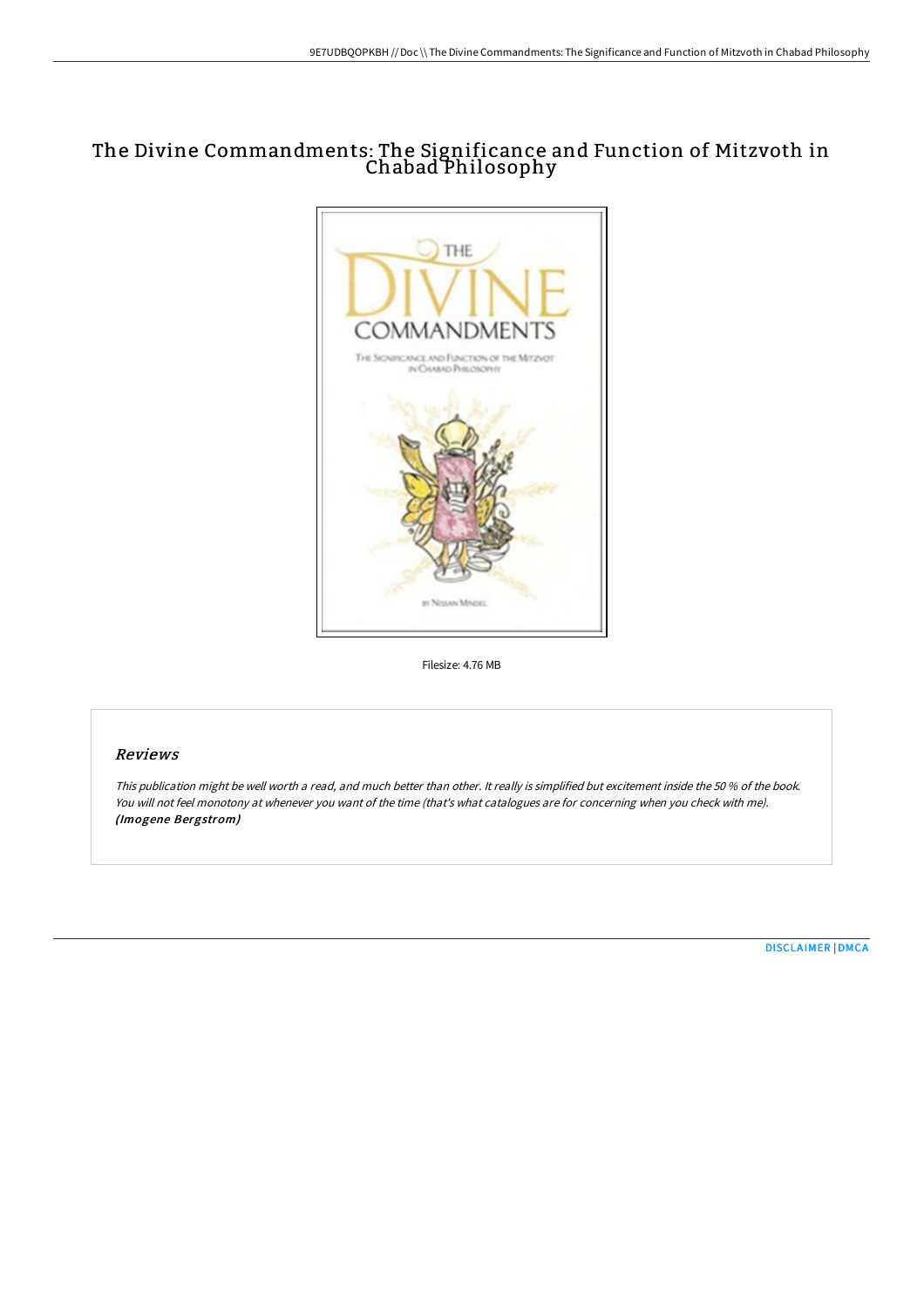# THE DIVINE COMMANDMENTS: THE SIGNIFICANCE AND FUNCTION OF MITZVOTH IN CHABAD PHILOSOPHY



Kehot Publication Society, United States, 2010. Paperback. Book Condition: New. 3rd. 223 x 147 mm. Language: English . Brand New Book. The philosophical and mystical significance of the Mitzvot - the Divine percepts of the Torah - are succinctly explained in this classic essay by a distinguished author and scholar of Chasidism. Providing insight into the power of tangible deed as a means of bringing life and Divine benevolence into the physical world, this brief work answers many basic questions about man and G-d. New revised edition, newly typeset, and it also includes an index.

 $\blacksquare$ Read The Divine [Commandments:](http://www.bookdirs.com/the-divine-commandments-the-significance-and-fun.html) The Significance and Function of Mitzvoth in Chabad Philosophy Online Download PDF The Divine [Commandments:](http://www.bookdirs.com/the-divine-commandments-the-significance-and-fun.html) The Significance and Function of Mitz voth in Chabad Philosophy